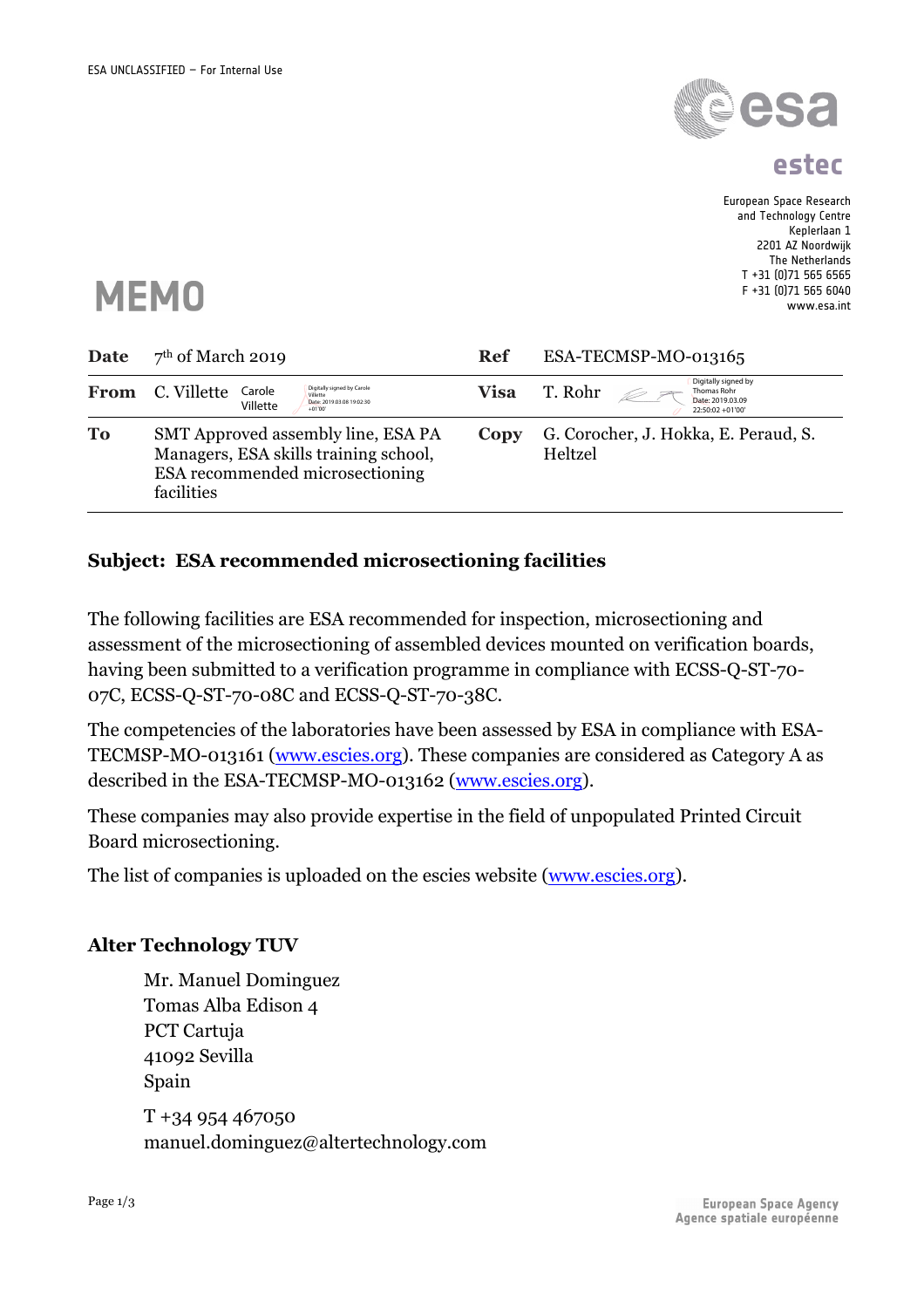

• **Hytek**

Mr. Poul Juul Sofievej 61 DK- 9000 Aalborg Denmark

T +45 98 117003 hytek@hytekaalborg.dk

### • **IIS**

Mr. Luca Moliterni Lungobisano Istria 15A I-16141 Genova Italy T +34(010)8341315 luca.moliterni@iis.it

# • **Serma technologies**

Mr. Jean Marie Etcharren 14 rue Galilee CS10055 33615 Pessac France

 $T + 33 (0) 557260885$ JM.Etcharren@serma.com

# • **Spur Electron Ltd**

Ms. Cathy Barnes Spur Electron Ltd Hayward house Hayward Business Centre New Lane, Havant, Hampshire P09 2NL United Kingdom

T +44(0)23 9245 7155 F +44 (0)2392 470874

C.Barnes@spurelectron.com